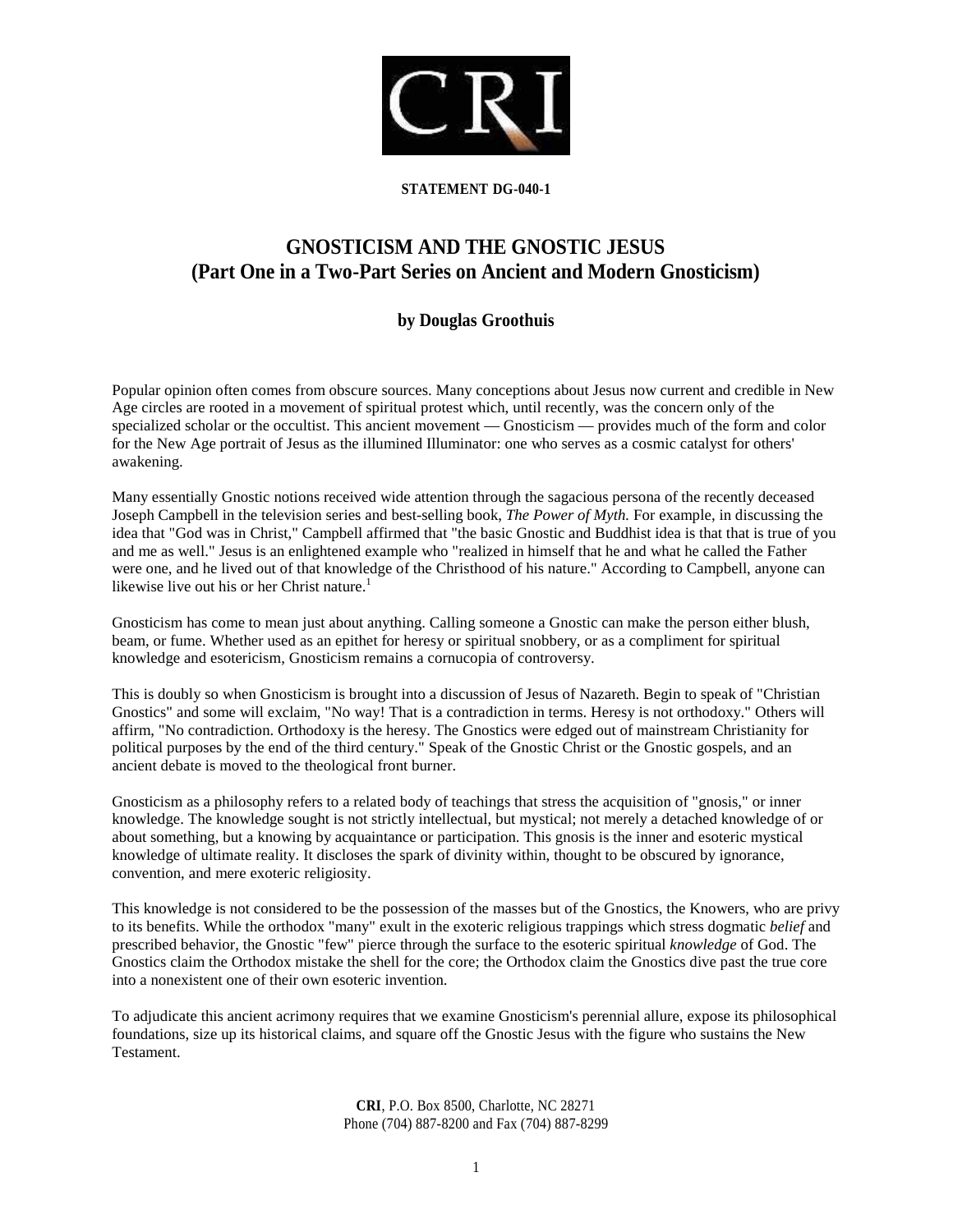#### **MODERN GNOSTICISM**

Gnosticism is experiencing something of a revival, despite its status within church history as a vanquished Christian heresy. The magazine *Gnosis,* which bills itself as a "journal of western inner traditions," began publication in 1985 with a circulation of 2,500. As of September 1990, it sported a circulation of 11,000. *Gnosis* regularly runs articles on Gnosticism and Gnostic themes such as "Valentinus: A Gnostic for All Seasons."

Some have created institutional forms of this ancient religion. In Palo Alto, California, priestess Bishop Rosamonde Miller officiates the weekly gatherings of Ecclesia Gnostica Myteriorum (Church of Gnostic Mysteries), as she has done for the last eleven years. The chapel holds forty to sixty participants each Sunday and includes Gnostic readings in its liturgy. Miller says she knows of twelve organizationally unrelated Gnostic churches throughout the world.<sup>2</sup> Stephan Hoeller, a frequent contributor to *Gnosis*, who since 1967 has been a bishop of Ecclesia Gnostica in Los Angeles, notes that "Gnostic churches...have sprung up in recent years in increasing numbers."<sup>3</sup> He refers to an established tradition of "wandering bishops" who retain allegiance to the symbolic and ritual form of orthodox Christianity while reinterpreting its essential content.<sup>4</sup>

Of course, these exotic-sounding enclaves of the esoteric are minuscule when compared to historic Christian denominations. But the real challenge of Gnosticism is not so much organizational as intellectual. Gnosticism in its various forms has often appealed to the alienated intellectuals who yearn for spiritual experience outside the bounds of the ordinary.

The Swiss psychologist Carl Jung, a constant source of inspiration for the New Age, did much to introduce Gnosticism to the modern world by viewing it as a kind of proto-depth psychology, a key to psychological interpretation. According to Stephan Hoeller, author of *The Gnostic Jung,* "it was Jung's contention that Christianity and Western culture have suffered grievously because of the repression of the Gnostic approach to religion, and it was his hope that in time this approach would be reincorporated in our culture, our Western spirituality."<sup>5</sup>

In his *Psychological Types,* Jung praised "the intellectual content of Gnosis" as "vastly superior" to the orthodox church. He also affirmed that, "in light of our present mental development [Gnosticism] has not lost but considerably gained in value."<sup>6</sup>

A variety of esoteric groups have roots in Gnostic soil. Madame Helena P. Blavatsky, who founded Theosophy in 1875, viewed the Gnostics as precursors of modern occult movements and hailed them for preserving an inner teaching lost to orthodoxy. Theosophy and its various spin-offs — such as Rudolf Steiner's Anthroposophy, Alice Bailey's Arcane School, Guy and Edna Ballard's I Am movement, and Elizabeth Clare Prophet's Church Universal and Triumphant — all draw water from this same well; so do various other esoteric groups, such as the Rosicrucians. These groups share an emphasis on esoteric teaching, the hidden divinity of humanity, and contact with nonmaterial higher beings called masters or adepts.

A four-part documentary called "The Gnostics" was released in mid-1989 and shown in one-day screenings across the country along with a lecture by the producer. This ambitious series charted the history of Gnosticism through dramatizations and interviews with world-renowned scholars on Gnosticism such as Gilles Quispel, Hans Jonas, and Elaine Pagels.

A review of the series in a New Age-oriented journal noted: "The series takes us to the Nag Hammadi find where we learn the beginnings of the discovery of texts called the Gnostic Gospels that were written around the same time as the gospels of the New Testament but which were purposely left out."<sup>7</sup> The review refers to one of the most sensational and significant archaeological finds of the twentieth century; a discovery seen by some as overthrowing the orthodox view of Jesus and Christianity forever.

#### **GOLD IN THE JAR**

In December 1945, while digging for soil to fertilize crops, an Arab peasant named Muhammad 'Ali found a red earthenware jar near Nag Hammadi, a city in upper Egypt. His fear of uncorking an evil spirit or *jin* was shortly overcome by the hope of finding gold within. What was found has been for hundreds of scholars far more precious than gold. Inside the jar were thirteen leather-bound papyrus books (codices), dating from approximately A.D. 350.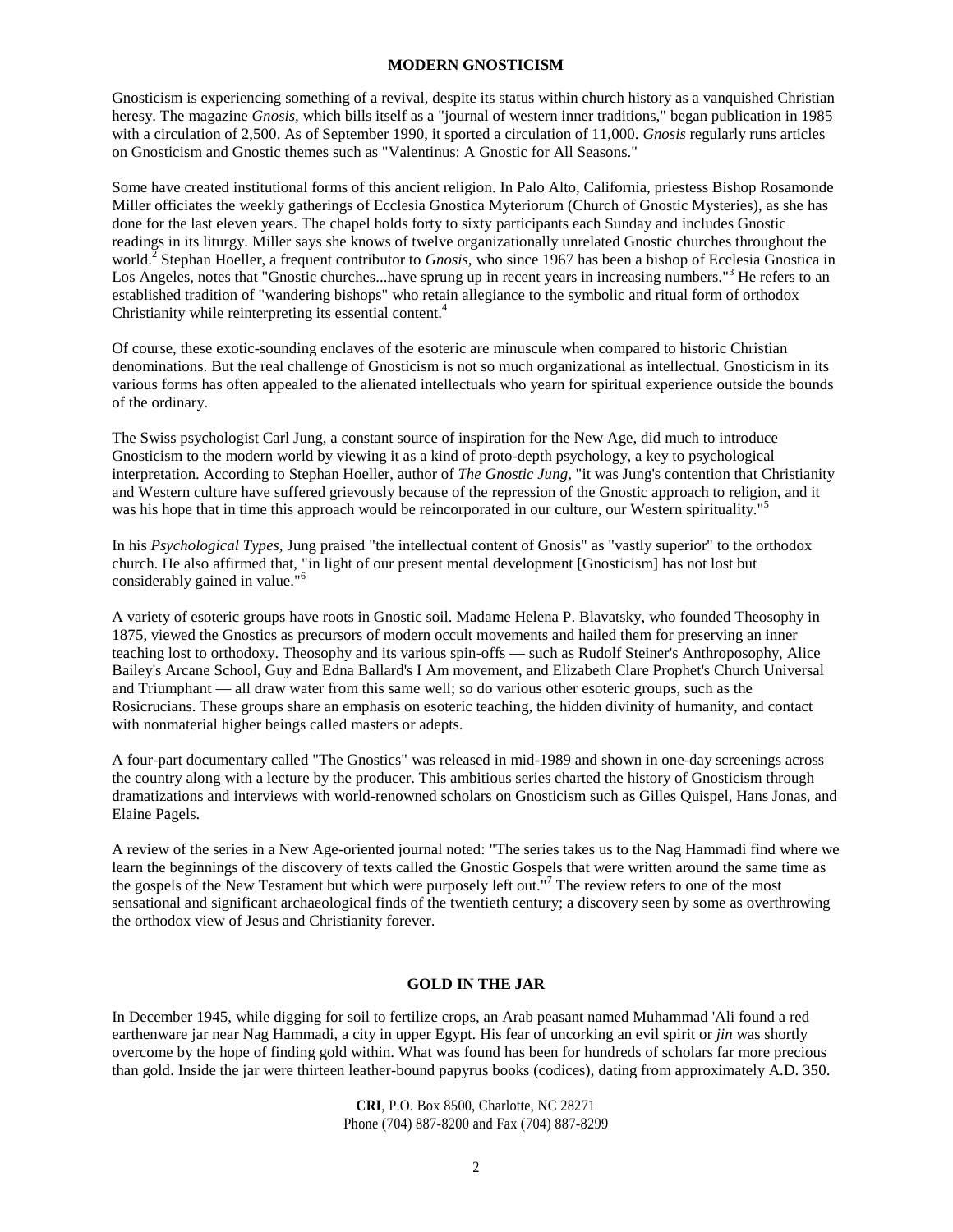Although several of the texts were burned or thrown out, fifty-two texts were eventually recovered through many years of intrigue involving illegal sales, violence, smuggling, and academic rivalry.

Some of the texts were first published singly or in small collections, but the complete collection was not made available in a popular format in English until 1977. It was released as *The Nag Hammadi Library* and was reissued in revised form in 1988.

Although many of these documents had been referred to and denounced in the writings of early church theologians such as Justin Martyr and Irenaeus, most of the texts themselves had been thought to be extinct. Now many of them have come to light. As Elaine Pagels put it in her best-selling book, *The Gnostic Gospels,* "Now for the first time, we have the opportunity to find out about the earliest Christian heresy; for the first time, the heretics can speak for themselves."<sup>8</sup>

Pagels's book, winner of the National Book Critics Circle Award, arguably did more than any other effort to ingratiate the Gnostics to modern Americans. She made them accessible and even likeable. Her scholarly expertise coupled with her ability to relate an ancient religion to contemporary concerns made for a compelling combination in the minds of many. Her central thesis was simple: Gnosticism should be considered at least as legitimate as orthodox Christianity because the "heresy" was simply a competing strain of early Christianity. Yet, we find that the Nag Hammadi texts present a Jesus at extreme odds with the one found in the Gospels. Before contrasting the Gnostic and biblical renditions of Jesus, however, we need a short briefing on gnosis.

#### **THE GNOSTIC MESSAGE**

Gnosticism in general and the Nag Hammadi texts in particular present a spectrum of beliefs, although a central philosophical core is roughly discernible, which Gnosticism scholar Kurt Rudolph calls "the central myth."<sup>9</sup> Gnosticism teaches that something is desperately wrong with the universe and then delineates the means to explain and rectify the situation.

The universe, as presently constituted, is not good, nor was it created by an all-good God. Rather, a lesser god, or demiurge (as he is sometimes called), fashioned the world in ignorance. The *Gospel of Philip* says that "the world came about through a mistake. For he who created it wanted to create it imperishable and immortal. He fell short of attaining his desire."<sup>10</sup> The origin of the demiurge or offending creator is variously explained, but the upshot is that some precosmic disruption in the chain of beings emanating from the unknowable Father-God resulted in the "fall out" of a substandard deity with less than impeccable credentials. The result was a material cosmos soaked with ignorance, pain, decay, and death — a botched job, to be sure. This deity, nevertheless, despotically demands worship and even pretentiously proclaims his supremacy as the one true God.

This creator-god is not the ultimate reality, but rather a degeneration of the unknown and unknowable fullness of Being (or pleroma). Yet, human beings — or at least some of them — are in the position potentially to transcend their imposed limitations, even if the cosmic deck is stacked against them. Locked within the material shell of the human race is the spark of this highest spiritual reality which (as one Gnostic theory held) the inept creator accidently infused into humanity at the creation — on the order of a drunken jeweler who accidently mixes gold dust into junk metal. Simply put, spirit is good and desirable; matter is evil and detestable.

If this spark is fanned into a flame, it can liberate humans from the maddening matrix of matter and the demands of its obtuse originator. What has devolved *from* perfection can ultimately evolve *back into* perfection through a process of self-discovery.

Into this basic structure enters the idea of Jesus as a Redeemer of those ensconced in materiality. He comes as one descended from the spiritual realm with a message of self-redemption. The body of Gnostic literature, which is wider than the Nag Hammadi texts, presents various views of this Redeemer figure. There are, in fact, differing schools of Gnosticism with differing Christologies. Nevertheless, a basic image emerges.

The Christ comes from the higher levels of intermediary beings (called aeons) not as a sacrifice for sin but as a Revealer, an emissary from error-free environs. He is not the personal agent of the creator-god revealed in the Old Testament. (That metaphysically disheveled deity is what got the universe into such a royal mess in the first place.)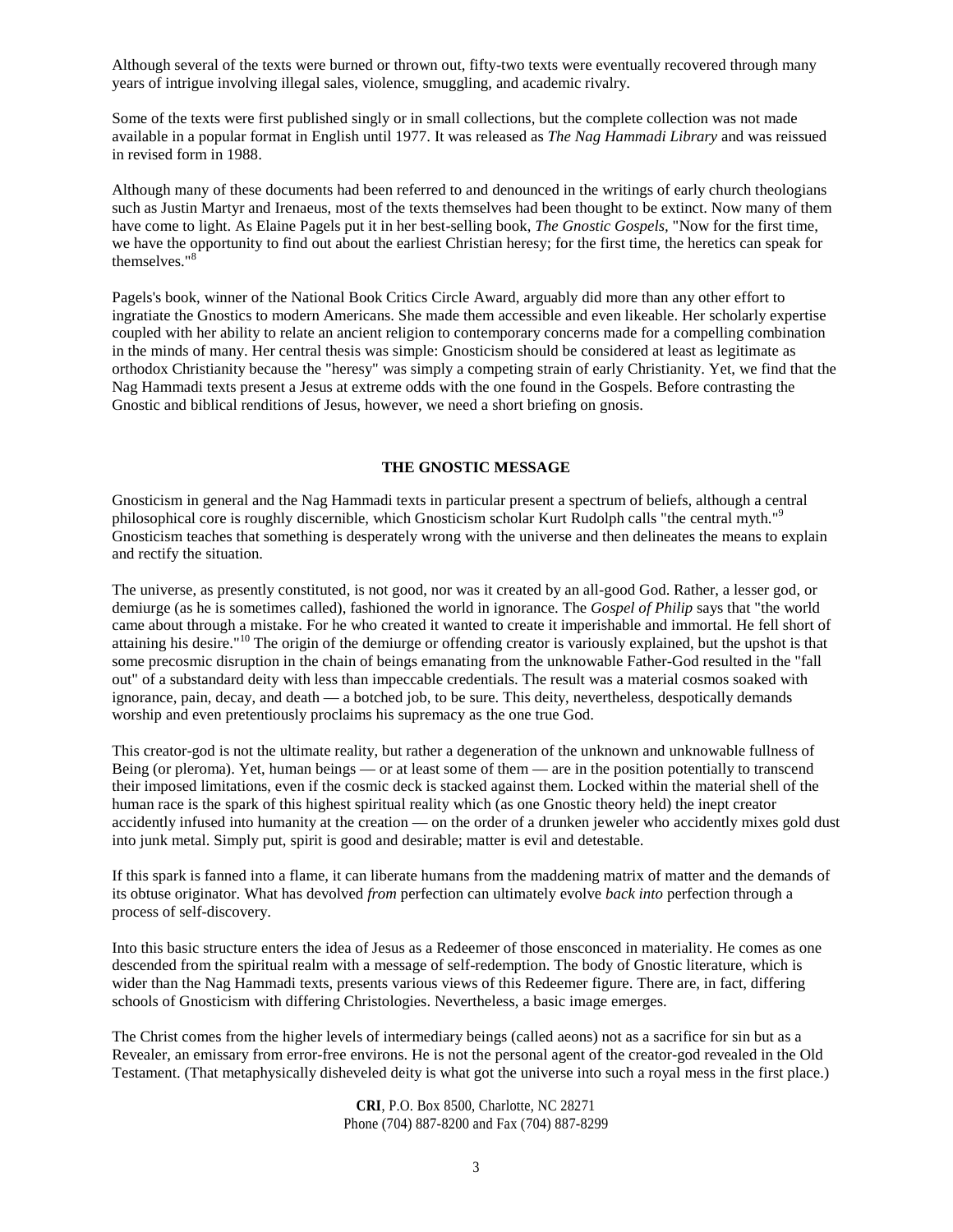Rather, Jesus has descended from a more exalted level to be a catalyst for igniting the gnosis latent within the ignorant. He gives a metaphysical assist to underachieving deities (i.e., humans) rather than granting ethical restoration to God's erring creatures through the Crucifixion and Resurrection.

## **NAG HAMMADI UNVEILED**

By inspecting a few of the Nag Hammadi texts, we encounter Gnosticism in Christian guise: Jesus dispenses gnosis to awaken those trapped in ignorance; the body is a prison, and the spirit alone is good; and salvation comes by discovering the "kingdom of God" within the self.

One of the first Nag Hammadi texts to be extricated out of Egypt and translated into Western tongues was the *Gospel of Thomas,* comprised of one hundred and fourteen alleged sayings of Jesus. Although scholars do not believe it was actually written by the apostle Thomas, it has received the lion's share of scholarly attention. The sayings of Jesus are given minimal narrative setting, are not thematically arranged, and have a cryptic, epigrammatic bite to them. Although *Thomas* does not articulate every aspect of a full-blown Gnostic system, some of the teachings attributed to Jesus fit the Gnostic pattern. (Other sayings closely parallel or duplicate material found in the synoptic Gospels.)

The text begins: "These are the secret sayings which the living Jesus spoke and which Didymos Judas Thomas wrote down. And he said, 'Whoever finds the interpretation of these sayings will not experience death."<sup>11</sup> Already we find the emphasis on secret knowledge (gnosis) as redemptive.

#### **JESUS AND GNOSIS**

Unlike the canonical gospels, Jesus' crucifixion and resurrection are not narrated and neither do any of the hundred and fourteen sayings in the *Gospel of Thomas* directly refer to these events. Thomas's Jesus is a dispenser of wisdom, not the crucified and resurrected Lord.

Jesus speaks of the kingdom: "The kingdom is inside of you, and it is outside of you. When you come to know yourselves, then you will become known, and you will realize that it is you who are the sons of the living father. But if you will not know yourselves, you dwell in poverty and it is you who are that poverty."<sup>12</sup>

Other Gnostic documents center on the same theme. In the *Book of Thomas the Contender,* Jesus speaks "secret words" concerning self-knowledge: "For he who has not known himself has known nothing, but he who has known himself has at the same time already achieved knowledge of the depth of the all."<sup>13</sup>

Pagels observes that many of the Gnostics "shared certain affinities with contemporary methods of exploring the self through psychotherapeutic techniques."<sup>14</sup> This includes the premises that, first, many people are unconscious of their true condition and, second, "that the psyche bears within itself the potential for liberation or destruction."<sup>15</sup>

Gilles Quispel notes that for Valentinus, a Gnostic teacher of the second century, Christ is "the Paraclete from the Unknown who reveals...the discovery of the Self — the divine spark within you."<sup>16</sup>

The heart of the human problem for the Gnostic is ignorance, sometimes called "sleep," "intoxication," or "blindness." But Jesus redeems man from such ignorance. Stephan Hoeller says that in the Valentinian system "there is no need whatsoever for guilt, for repentance from so-called sin, neither is there a need for a blind belief in vicarious salvation by way of the death of Jesus."<sup>17</sup> Rather, Jesus is savior in the sense of being a "spiritual maker of wholeness" who cures us of our sickness of ignorance.<sup>18</sup>

#### **Gnosticism on Crucifixion and Resurrection**

Those Gnostic texts that discuss Jesus' crucifixion and resurrection display a variety of views that, nevertheless, reveal some common themes.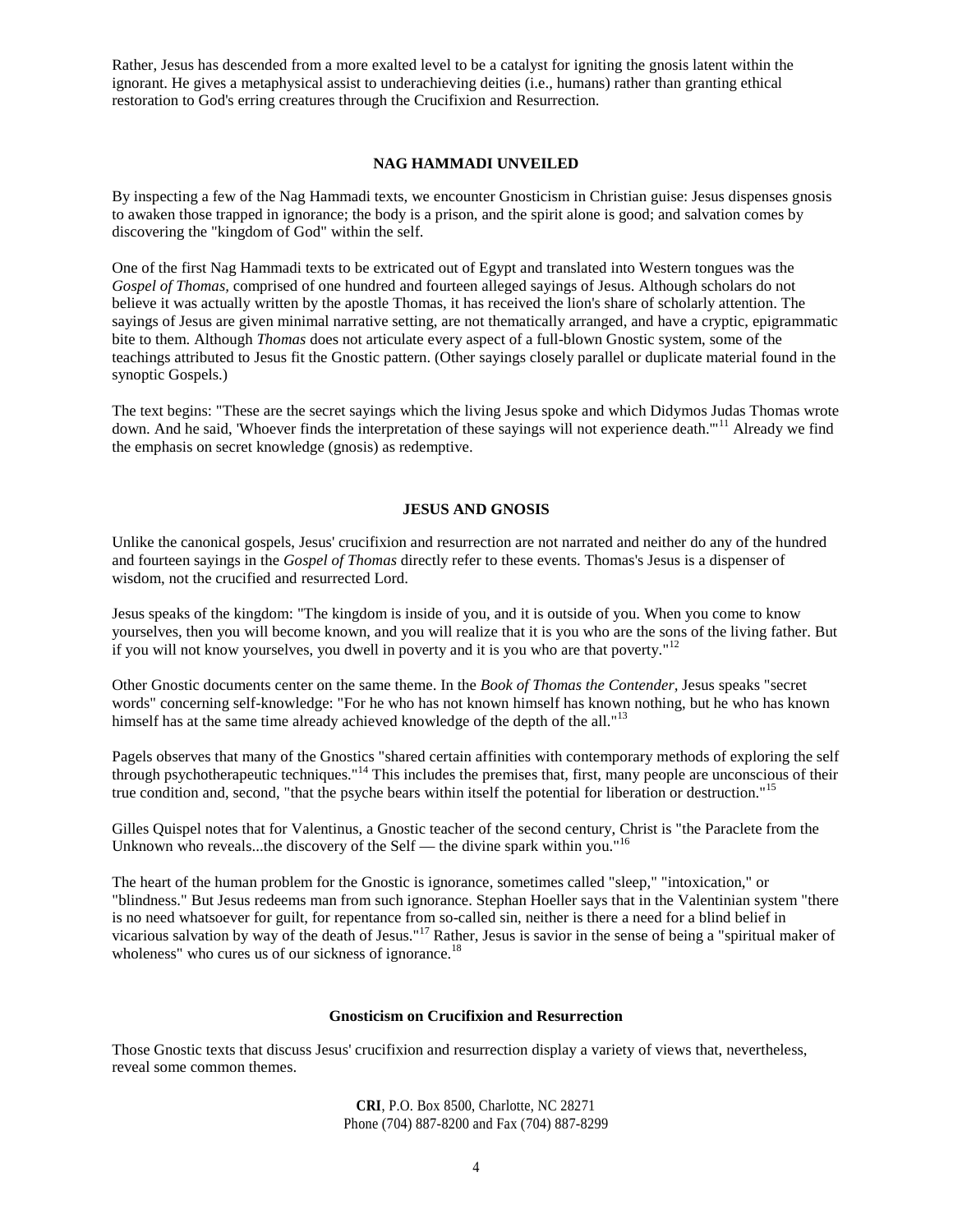James is consoled by Jesus in the *First Apocalypse of James:* "Never have I suffered in any way, nor have I been distressed. And this people has done me no harm." $1$ 

In the *Second Treatise of the Great Seth,* Jesus says, "I did not die in reality, but in appearance." Those "in error and blindness....saw me; they punished me. It was another, their father, who drank the gall and vinegar; it was not I. They struck me with the reed; it was another, Simon, who bore the cross on his shoulder. I was rejoicing in the height over all....And I was laughing at their ignorance."<sup>20</sup>

John Dart has discerned that the Gnostic stories of Jesus mocking his executors reverse the accounts in Matthew, Mark, and Luke where the soldiers and chief priests (Mark 15:20) mock Jesus.<sup>21</sup> In the biblical Gospels, Jesus does not deride or mock His tormentors; on the contrary, *while suffering from the cross,* He asks the Father to forgive those who nailed Him there.

In the teaching of Valentinus and followers, the death of Jesus is movingly recounted, yet without the New Testament significance. Although the *Gospel of Truth* says that "his death is life for many," it views this life-giving in terms of imparting the gnosis, not removing sin.<sup>22</sup> Pagels says that rather than viewing Christ's death as a sacrificial offering to atone for guilt and sin, the *Gospel of Truth* "sees the crucifixion as the occasion for discovering the divine self within."<sup>23</sup>

A resurrection is enthusiastically affirmed in the *Treatise on the Resurrection:* "Do not think the resurrection is an illusion. It is no illusion, but it is truth! Indeed, it is more fitting to say that the world is an illusion rather than the resurrection."<sup>24</sup> Yet, the nature of the post-resurrection appearances differs from the biblical accounts. Jesus is disclosed through *spiritual* visions rather than *physical* circumstances.

The resurrected Jesus for the Gnostics is the spiritual Revealer who imparts secret wisdom to the selected few. The tone and content of Luke's account of Jesus' resurrection appearances is a great distance from Gnostic accounts: "After his suffering, he showed himself to these men and gave many convincing proofs that he was alive. He appeared to them over a period of forty days and spoke about the kingdom of God" (Acts 1:3).

By now it should be apparent that the biblical Jesus has little in common with the Gnostic Jesus. He is viewed as a Redeemer in both cases, yet his nature as a Redeemer and the way of redemption diverge at crucial points. We shall now examine some of these points.

#### **DID CHRIST REALLY SUFFER AND DIE?**

As in much modern New Age teaching, the Gnostics tended to divide Jesus from the Christ. For Valentinus, Christ descended on Jesus at his baptism and left before his death on the cross. Much of the burden of the treatise *Against Heresies,* written by the early Christian theologian Irenaeus, was to affirm that Jesus was, is, and always will be, the Christ. He says: "The Gospel...knew no other son of man but Him who was of Mary, who also suffered; and no Christ who flew away from Jesus before the passion; but Him who was born it knew as Jesus Christ the Son of God, and that this same suffered and rose again."<sup>2</sup>

Irenaeus goes on to quote John's affirmation that "Jesus is the Christ" (John 20:31) against the notion that Jesus and Christ were "formed of two different substances," as the Gnostics taught.<sup>26</sup>

In dealing with the idea that Christ did not suffer on the cross for sin, Irenaeus argues that Christ never would have exhorted His disciples to take up the cross if He in fact was not to suffer on it Himself, but fly away from it.<sup>27</sup>

For Irenaeus (a disciple of Polycarp, who himself was a disciple of the apostle John), the suffering of Jesus the Christ was paramount. It was indispensable to the apostolic "rule of faith" that Jesus Christ suffered on the cross to bring salvation to His people. In Irenaeus's mind, there was no divine spark in the human heart to rekindle; selfknowledge was not equal to God-knowledge. Rather, humans were stuck in sin and required a radical rescue operation. Because "it was not possible that the man...who had been destroyed through disobedience, could reform himself," the Son brought salvation by "descending from the Father, becoming incarnate, stooping low, even to death, and consummating the arranged plan of our salvation."<sup>28</sup>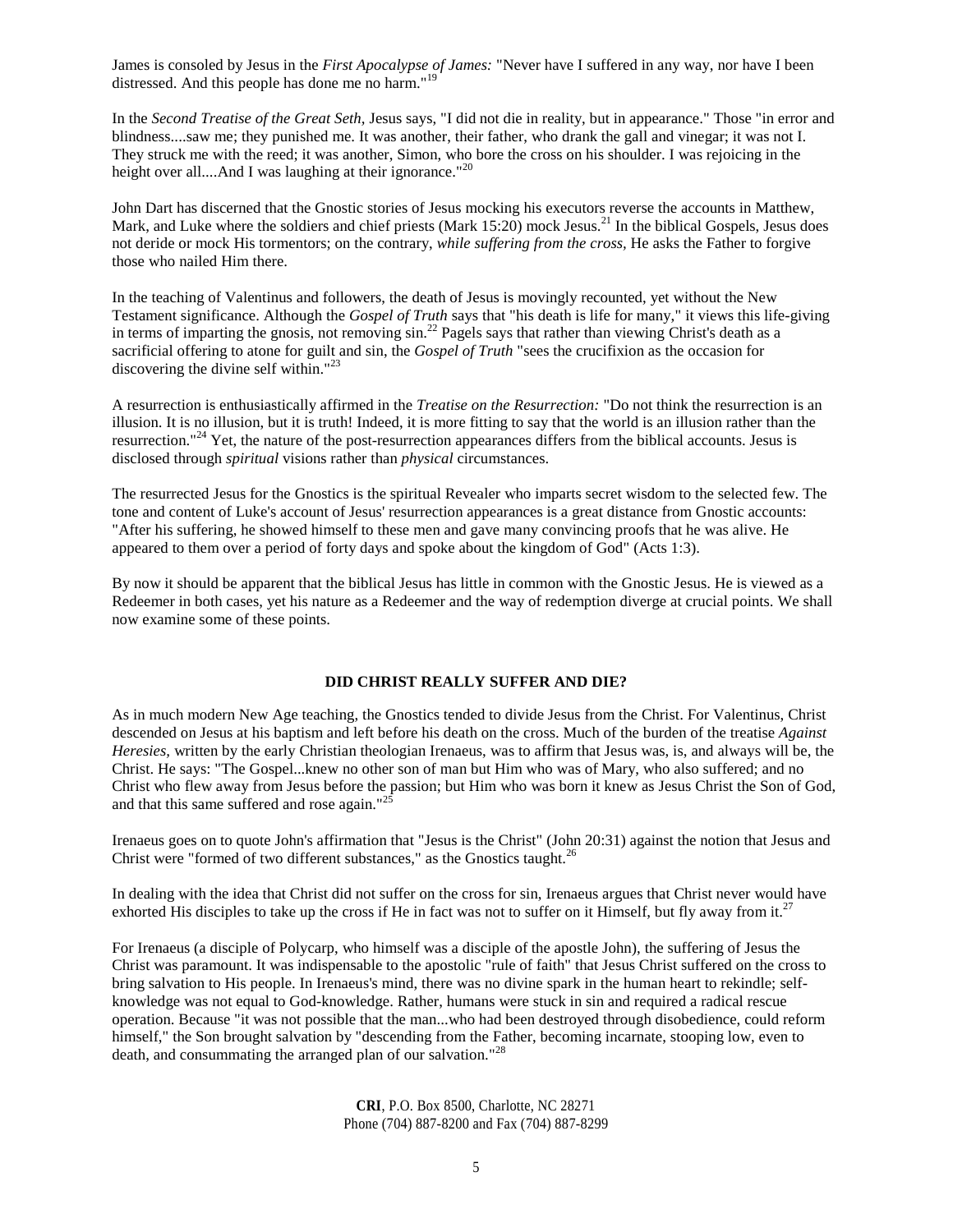This harmonizes with the words of Polycarp: "Let us then continually persevere in our hope and the earnest of our righteousness, which Jesus Christ, "who bore our sins in His own body on the tree" [1 Pet. 2:24], "who did no sin, neither was guile found in his mouth"  $[1$  Pet. 2:22], but endured all things for us, that we might live in Him."<sup>29</sup>

Polycarp's mentor, the apostle John, said: "This is how we know what love is: Jesus Christ laid down his life for us" (1 John 3:16); and "This is love: not that we loved God, but that he loved us and sent his Son as an atoning sacrifice for our sins"  $(4:10)$ .

The Gnostic Jesus is predominantly a dispenser of cosmic wisdom who discourses on abstruse themes like the spirit's fall into matter. Jesus Christ certainly taught theology, but he dealt with the problem of pain and suffering in a far different way. He suffered for us, rather than escaping the cross or lecturing on the vanity of the body.

## **THE MATTER OF THE RESURRECTION**

For Gnosticism, the inherent problem of humanity derives from the misuse of power by the ignorant creator and the resulting entrapment of souls in matter. The Gnostic Jesus alerts us to this and helps rekindle the divine spark within. In the biblical teaching, the problem is ethical; humans have sinned against a good Creator and are guilty before the throne of the universe.

For Gnosticism, the world is bad, but the soul — when freed from its entrapments — is good. For Christianity, the world was created good (Gen. 1), but humans have fallen from innocence and purity through disobedience (Gen. 3; Rom. 3). Yet, the message of the gospel is that the One who can rightly prosecute His creatures as guilty and worthy of punishment has deigned to visit them in the person of His only Son — not just to write up a firsthand damage report, but to rectify the situation through the Cross and the Resurrection.

In light of these differences, the significance of Jesus' literal and physical resurrection should be clear. For the Gnostic who abhors matter and seeks release from its grim grip, the physical resurrection of Jesus would be anticlimactic, if not absurd. A material resurrection would be counterproductive and only recapitulate the original problem.

Jesus displays a positive attitude toward the Creation throughout the Gospels. In telling His followers not to worry He says, "Look at the birds of the air; they do not sow or reap or store away in barns, and yet your heavenly Father feeds them" (Matt. 2:26). And, "Are not two sparrows sold for a penny? Yet not one of them will fall to the ground apart from the will of your Father" (Matt. 10:29). These and many other examples presuppose the goodness of the material world and declare care by a benevolent Creator. Gnostic dualism is precluded.

If Jesus recommends fasting and physical self-denial on occasion, it is not because matter is unworthy of attention or an incorrigible roadblock to spiritual growth, but because moral and spiritual resolve may be strengthened through periodic abstinence (Matt. 6:16-18; 9:14-15). Jesus *fasts* in the desert and *feasts* with His disciples. The created world is good, but the human heart is corrupt and inclines to selfishly misuse a good creation. Therefore, it is sometimes wise to deny what is good *without* in order to inspect and mortify what is bad *within.*

If Jesus is the Christ who comes to restore God's creation, He must come as one of its own, a *bona fide* man. Although Gnostic teachings show some diversity on this subject, they tend toward docetism — the doctrine that the descent of the Christ was spiritual and not material, despite any *appearance* of materiality. It was even claimed that Jesus left no footprints behind him when he walked on the sand.

From a biblical view, materiality is not the problem, but disharmony with the Maker. Adam and Eve were both material and in harmony with their good Maker before they succumbed to the Serpent's temptation. Yet, in biblical reasoning, if Jesus is to conquer sin and death for humanity, He must rise from the dead in a physical body, albeit a transformed one. A mere spiritual apparition would mean an abdication of material responsibility. As Norman Geisler has noted, "Humans sin and die in material bodies and they must be redeemed in the same physical bodies. Any other kind of deliverance would be an admission of defeat....If redemption does not restore God's physical creation, including our material bodies, then God's original purpose in creating a material world would be frustrated."<sup>30</sup>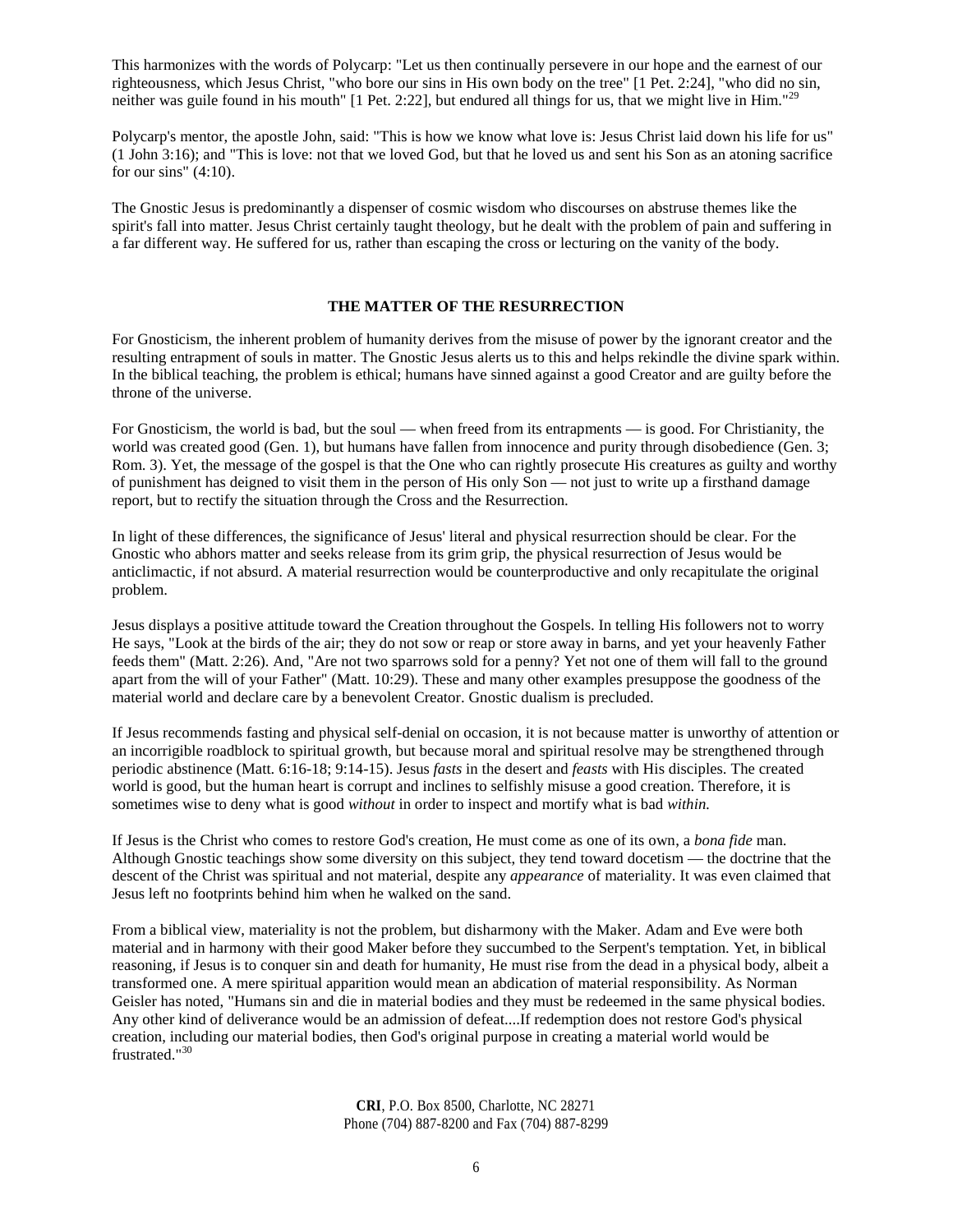For this reason, at Pentecost the apostle Peter preached Jesus of Nazareth as "a man accredited by God to you by miracles, wonders and signs" (Acts 2:22) who, though put to death by being nailed to the cross, "God raised him from the dead, freeing him from the agony of death, because it was impossible for death to keep its hold on him" (v. 24). Peter then quotes Psalm 16:10 which speaks of God not letting His "Holy One see decay" (v. 27). Peter says of David, the psalm's author, "Seeing what was ahead, he spoke of the resurrection of Christ, that he was not abandoned to the grave nor did his body see decay. God raised Jesus to life" (vv. 31, 32).

The apostle Paul confesses that if the resurrection of Jesus is not a historical fact, Christianity is a vanity of vanities (1 Cor. 15:14-19). And, while he speaks of Jesus' (and the believers') resurrected condition as a "spiritual body," this does not mean nonphysical or ethereal; rather, it refers to a body totally free from the results of sin and the Fall. It is a spirit-driven body, untouched by any of the entropies of evil. Because Jesus was resurrected bodily, those who know Him as Lord can anticipate their own resurrected bodies.

#### **JESUS, JUDAISM, AND GNOSIS**

The Gnostic Jesus is also divided from the Jesus of the Gospels over his relationship to Judaism. For Gnostics, the God of the Old Testament is somewhat of a cosmic clown, neither ultimate nor good. In fact, many Gnostic documents invert the meaning of Old Testament stories in order to ridicule him. For instance, the serpent and Eve are heroic figures who oppose the dull deity in the *Hypostasis of the Archons (the Reality of the Rulers)* and in *On the Origin of the World.*<sup>3</sup>

In the *Apocryphon of John,* Jesus says he encouraged Adam and Eve to eat of the tree of the knowledge of good and  $evil$ <sup>32</sup>,<sup>32</sup> thus putting Jesus diametrically at odds with the meaning of the Genesis account where this action is seen as the essence of sin (Gen. 3). The same anti-Jewish element is found in the Jesus of the *Gospel of Thomas* where the disciples say to Jesus, "Twenty-four prophets spoke in Israel, and all of them spoke in you." To which Jesus replies, "You have omitted the one living in your presence and have spoken (only) of the dead."<sup>33</sup> Jesus thus dismisses all the prophets as merely "dead." For the Gnostics, the Creator must be separated from the Redeemer.

The Jesus found in the New Testament quotes the prophets, claims to fulfill their prophecies, and consistently argues according to the Old Testament revelation, despite the fact that He exudes an authority equal to it. Jesus says, "Do not think that I have come to abolish the Law or the Prophets; I have not come to abolish them but to fulfill them" (Matt. 5:17). He corrects the Sadducees' misunderstanding of the afterlife by saying, "Are you not in error because you do not know the Scriptures..." (Mark 12:24). To other critics He again appeals to the Old Testament: "You diligently study the Scriptures because you think that by them you possess eternal life. These are the Scriptures that testify about me" (John 5:39).

When Jesus appeared after His death and burial to the two disciples on the road to Emmaus, He commented on their slowness of heart "to believe all that the prophets have spoken." He asked, "Did not the Christ have to suffer these things and then enter into glory?" Luke then records, "And beginning with Moses and all the Prophets, he explained to them what was said in all the Scriptures concerning himself" (Luke 24:25-27).

For both Jesus and the Old Testament, the supreme Creator is the Father of all living. They are one and the same.

#### **GOD: UNKNOWABLE OR KNOWABLE?**

Many Gnostic treatises speak of the ultimate reality or godhead as beyond conceptual apprehension. Any hope of contacting this reality — a spark of which is lodged within the Gnostic — must be filtered through numerous intermediary beings of a lesser stature than the godhead itself.

In the *Gospel of the Egyptians,* the ultimate reality is said to be the "unrevealable, unmarked, ageless, unproclaimable Father." Three powers are said to emanate from Him: "They are the Father, the Mother, (and) the Son, from the living silence."<sup>34</sup> The text speaks of giving praise to "the great invisible Spirit" who is "the silence of silent silence."<sup>35</sup> In the *Sophia of Jesus Christ,* Jesus is asked by Matthew, "Lord...teach us the truth," to which Jesus says, "He Who Is is ineffable." Although Jesus seems to indicate that he reveals the ineffable, he says concerning the ultimate, "He is unnameable....he is ever incomprehensible."<sup>36</sup>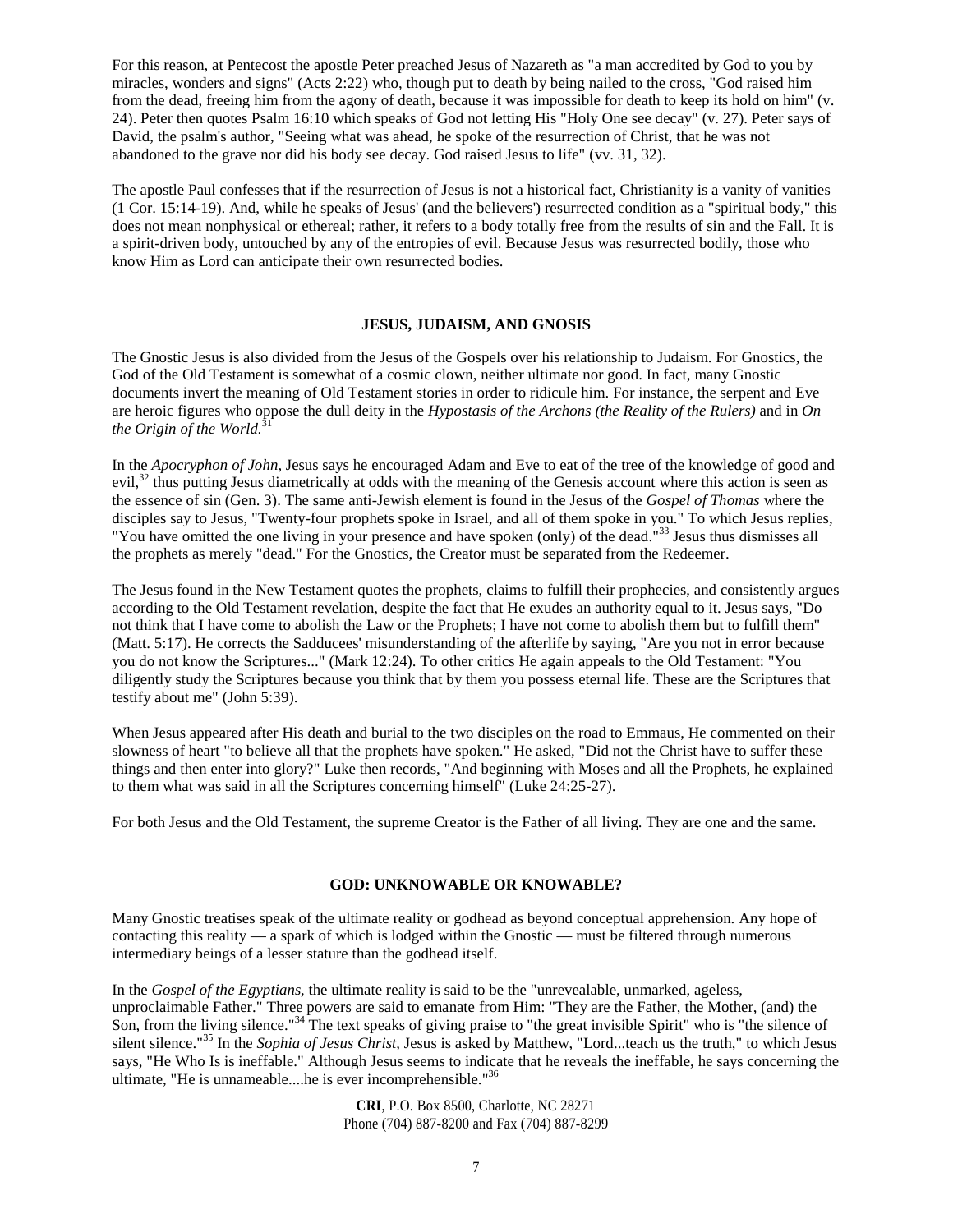At this point the divide between the New Testament and the Gnostic documents couldn't be deeper or wider. Although the biblical Jesus had the pedagogical tact not to proclaim indiscriminately, "I am God! I am God!" the entire contour of His ministry points to Him as God in the flesh. He says, "He who has seen me has seen the Father" (John 14:9). The prologue to John's gospel says that "in the beginning was the Word (Logos)" and that "the Word was with God and was God" (John 1:1). John did not say, "In the beginning was the silence of the silent silence" or "the ineffable."

Incarnation means tangible and intelligible revelation from God to humanity. The Creator's truth and life are communicated spiritually through the medium of matter. "The Word became flesh and made his dwelling place among us. We have seen his glory, the glory of the One and Only who came from the Father, full of grace and truth" (John 1:14). The Word that became flesh "has made Him [the Father] known" (v. 19). John's first epistle tells us: "The life appeared; we have seen it and testify to it, and we proclaim to you the eternal life, which was with the Father and has appeared to us. We proclaim to you what we have seen and heard..." (1 John 1:2-3).

Irenaeus encountered these Gnostic invocations of the ineffable. He quotes a Valentinian Gnostic teacher who explained the "primary Tetrad" (fourfold emanation from ultimate reality): "There is a certain Proarch who existed before all things, surpassing all thought, speech, and nomenclature" whom he called "Monotes" (unity). Along with this power there is another power called Hentotes (oneness) who, along with Monotes produced "an intelligent, unbegotten, and undivided being, which beginning language terms 'Monad.'" Another entity called Hen (One) rounds out the primal union.<sup>37</sup> Irenaeus satirically responds with his own suggested Tetrad which also proceeds from "a certain Proarch":

But along with it there exists a power which I term *Gourd;* and along with this Gourd there exists a power which again I term *Utter-Emptiness.* This Gourd and Emptiness, since they are one, produced...a fruit, everywhere visible, eatable, and delicious, which fruit-language calls a *Cucumber.* Along with this Cucumber exists a power of the same essence, which again I call a *Melon.*<sup>38</sup>

Irenaeus's point is well taken. If spiritual realities surpass our ability to name or even think about them, then *any name under the sun* (or within the Tetrad) is just as appropriate — or inappropriate — as any other, and we are free to affirm with Irenaeus that "these powers of the Gourd, Utter Emptiness, the Cucumber, and the Melon, brought forth the remaining multitude of the delirious melons of Valentinus."<sup>39</sup>

Whenever a Gnostic writer — ancient or modern — simultaneously asserts that a spiritual entity or principle is utterly unknown and unnameable and begins to give it names and ascribe to it characteristics, we should hark back to Irenaeus. If something is ineffable, it is necessarily unthinkable, unreportable, and unapproachable.

#### **ANCIENT GNOSTICISM AND MODERN THOUGHT**

Modern day Gnostics, Neo-Gnostics, or Gnostic sympathizers should be aware of some Gnostic elements which decidedly clash with modern tastes. First, although Pagels, like Jung, has shown the Gnostics in a positive psychological light, the Gnostic outlook is just as much *theological* and *cosmological* as it is *psychological.* The Gnostic message is all of a piece, and the psychology should not be artificially divorced from the overall world view. In other words, Gnosticism should not be reduced to psychology — as if we know better what a Basilides or a Valentinus *really* meant than they did.

The Gnostic documents do not present their system as a crypto-psychology (with various cosmic forces representing psychic functions), but as a religious and theological explanation of the origin and operation of the universe. Those who want to adopt consistently Gnostic attitudes and assumptions should keep in mind what the Gnostic texts — to which they appeal for authority and credibility — actually say.

Second, the Gnostic rejection of matter as illusory, evil, or, at most, second-best, is at odds with many New Age sentiments regarding the value of nature and the need for an ecological awareness and ethic. Trying to find an ecological concern in the Gnostic corpus is on the order of harvesting wheat in Antarctica. For the Gnostics, as Gnostic scholar Pheme Perkins puts it, "most of the cosmos that we know is a carefully constructed plot to keep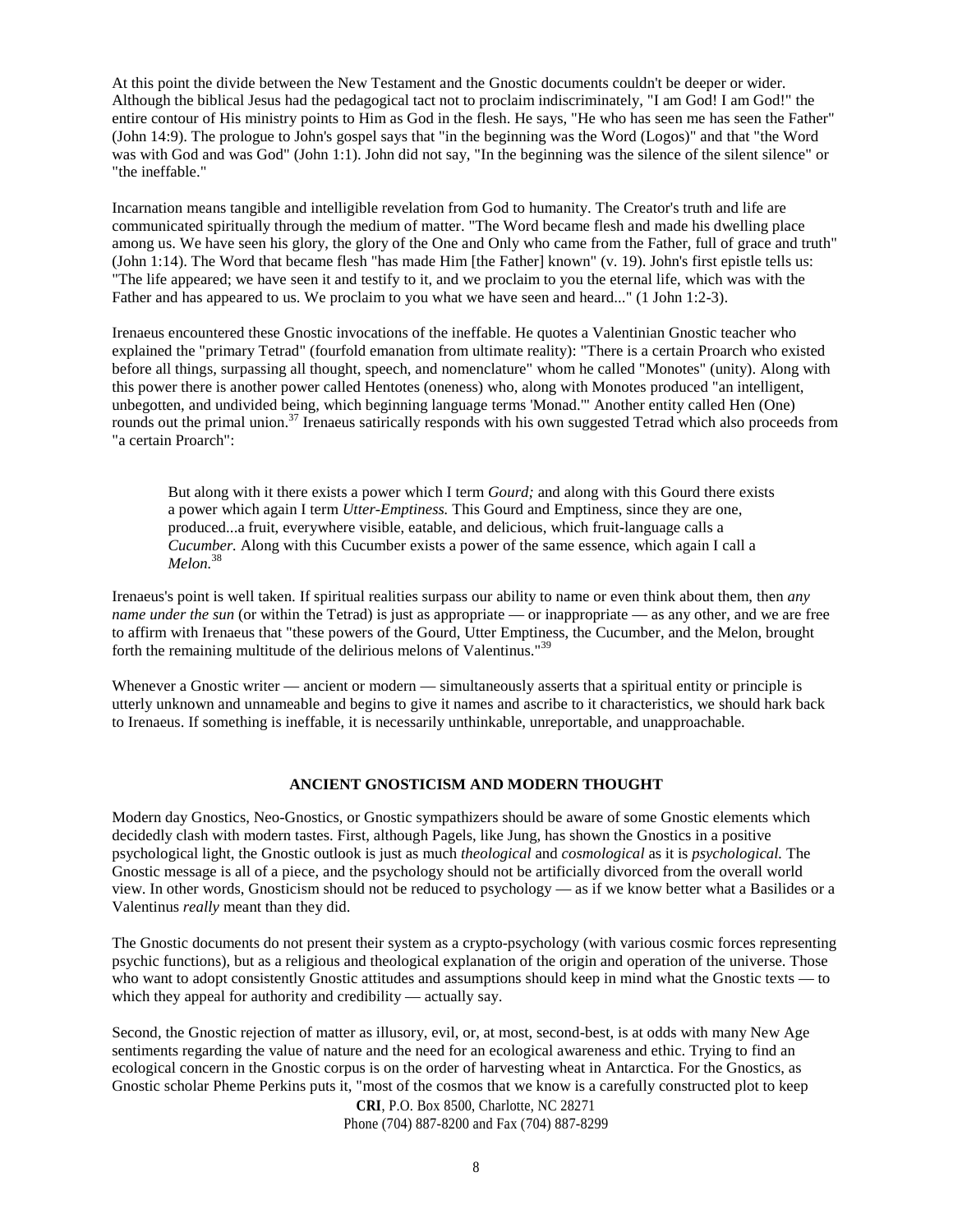humanity from returning to its true divine home."<sup>40</sup>

Third, Pagels and others to the contrary, the Gnostic attitude toward women was not proto-feminist. Gnostic groups did sometimes allow for women's participation in religious activities and several of the emanational beings were seen as feminine. Nevertheless, even though *Ms. Magazine* gave *The Gnostic Gospels* a glowing review<sup>41</sup>, women fare far worse in Gnosticism than many think. The concluding saying from the *Gospel of Thomas,* for example, has less than a feminist ring:

Simon Peter said to them, "Let Mary leave us, for women are not worthy of life."

Jesus said, "I myself shall lead her in order to make her male, so that she too may become a living spirit resembling you males. For every woman who will make herself male will enter the kingdom of heaven."<sup>42</sup>

The issue of the role of women in Gnostic theology and community cannot be adequately addressed here, but it should be noted that the Jesus of the Gospels never spoke of making the female into the male — no doubt because Jesus did not perceive the female to be inferior to the male. Going against social customs, He gathered women followers, and revealed to an outcast Samaritan woman that He was the Messiah — which scandalized His own disciples (John 4:1-39). The Gospels also record women as the first witnesses to Jesus' resurrection (Matt. 28:1-10) — and this in a society where women were not considered qualified to be legal witnesses.

Fourth, despite an emphasis on reincarnation, several Gnostic documents speak of the damnation of those who are incorrigibly non-Gnostic<sup>43</sup>, particularly apostates from Gnostic groups.<sup>44</sup> If one chafes at the Jesus of the Gospels warning of "eternal destruction," chafings are likewise readily available from Gnostic doomsayers.

Concerning the Gnostic-Orthodox controversy, biblical scholar F. F. Bruce is so bold as to say that "there is no reason why the student of the conflict should shrink from making a value judgment: the Gnostic schools lost because they deserved to lose."<sup>45</sup> The Gnostics lost once, but do they deserve to lose again? We will seek to answer this in Part Two as we consider the historic reliability of the Gnostic (Nag Hammadi) texts versus that of the New Testament.

#### **NOTES**

<sup>1</sup> Joseph Campbell, *The Power of Myth*, ed. Betty Sue Flowers (New York: Doubleday, 1988), 210.

<sup>2</sup> Don Lattin, "Rediscovery of Gnostic Christianity," *San Francisco Chronicle,* 1 April 1989, A-4-5.

3 Stephan A. Hoeller, "Wandering Bishops," *Gnosis,* Summer 1989, 24.

5 "The Gnostic Jung: An Interview with Stephan Hoeller," *The Quest,* Summer 1989, 85.

<sup>6</sup> C. G. Jung, *Psychological Types* (Princeton, NJ: Princeton University Press, 1976), 11.

7 "Gnosticism," *Critique,* June-Sept. 1989, 66.

<sup>8</sup> Elaine Pagels, *The Gnostic Gospels* (New York: Random House, 1979), xxxv.

- <sup>9</sup> Kurt Rudolph, *Gnosis: The Nature and History of Gnosticism* (San Francisco: Harper and Row, 1987), 57f.
- <sup>10</sup> James M. Robinson, ed., *The Nag Hammadi Library* (San Francisco: Harper and Row, 1988), 154.

- <sup>12</sup> F. F. Bruce, *Jesus and Christian Origins Outside the New Testament* (Grand Rapids: Eerdmans, 1974), 112-13.
- <sup>13</sup> Bentley Layton, *The Gnostic Scriptures* (Garden City, NY: Doubleday and Co., Inc., 1987), 403.

<sup>17</sup> Stephan A. Hoeller, "Valentinus: A Gnostic for All Seasons," *Gnosis,* Fall/Winter 1985, 24.

# **CRI**, P.O. Box 8500, Charlotte, NC 28271

Phone (704) 887-8200 and Fax (704) 887-8299

<sup>4</sup> *Ibid.*

 $11$  Robinson, 126.

<sup>&</sup>lt;sup>14</sup> Pagels, 124.

<sup>15</sup> *Ibid.,* 126.

<sup>16</sup> Christopher Farmer, "An Interview with Gilles Quispel," *Gnosis,* Summer 1989, 28.

<sup>18</sup> *Ibid.,* 25.

 $19$  Robinson, 265.

<sup>20</sup> *Ibid.,* 365.

<sup>21</sup> John Dart, *The Jesus of History and Heresy* (San Francisco: Harper and Row, 1988), 97.

 $22$  Robinson, 41.

 $23$  Pagels, 95.

 $24$  Robinson, 56.